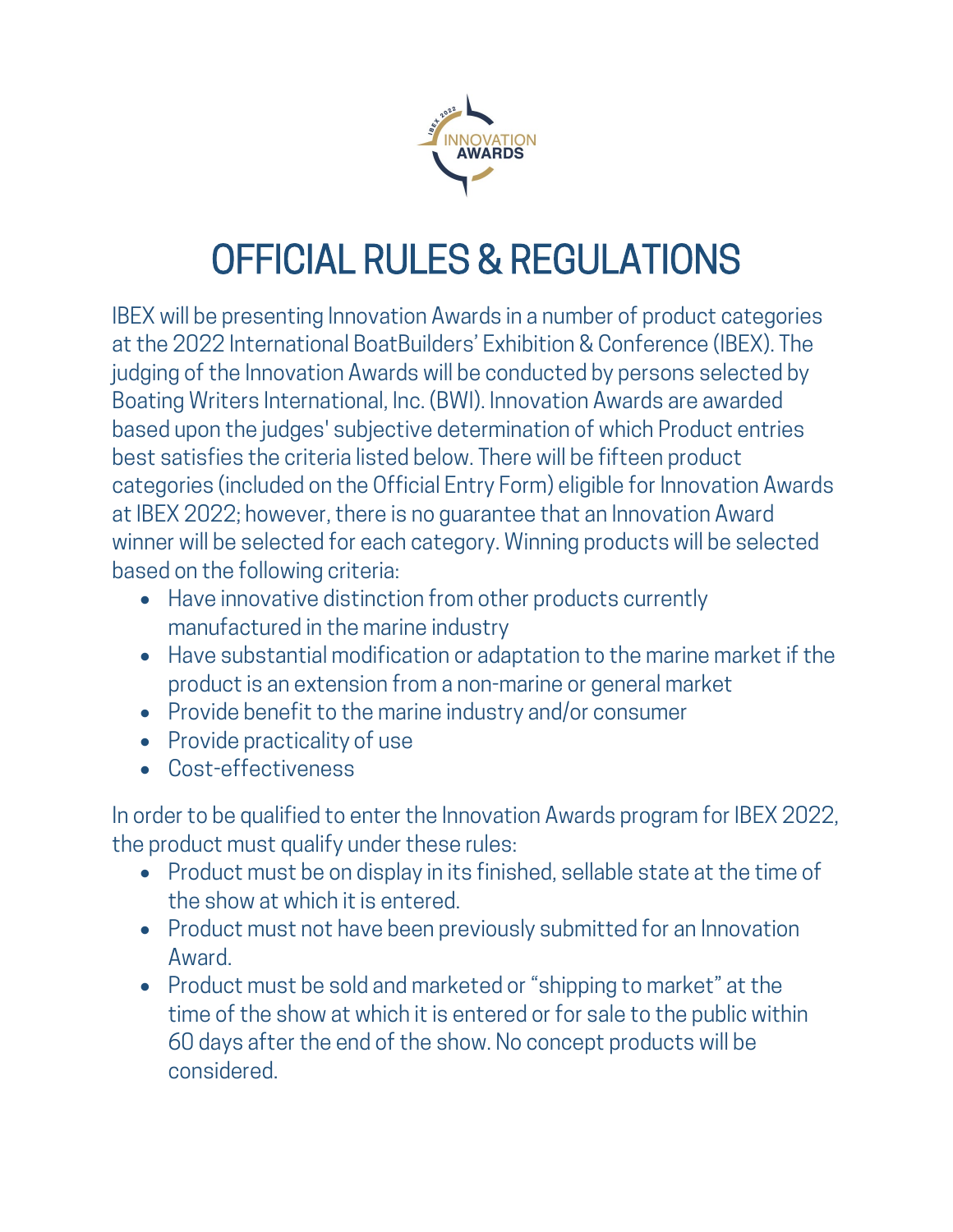

- Product cannot have been marketed or sold in the U.S. more than one year prior to being entered for an Innovation Award at any show.
- Participation in the Awards is limited to contracted companies exhibiting at IBEX 2022.

ENTRY FEE: The entry fee is \$450 for NMMA members and \$550 for nonmembers per Product entered. U.S. currency, credit or check are acceptable payment types and must be received by August 19, 2022.

HOW TO ENTER: The official entry form must be submitted by August 16, 2022. In addition, the following items must be submitted to complete entry by August 19, 2022.

- Complete the Official IBEX 2022 Innovation Award Entry form by August 16, 2022.
- Submit a product summary (250 word max) describing the product/process and its innovative nature. *\*Submitted on entry form.*
- Provide product image and company logo (hi res preferred) *\*Submitted via Egnyte file share. Following acceptance of official entry form, IBEX will provide a unique link to share images.*
- Provide a product video (3 minute max) showcasing the innovative features of the product in a succinct matter. Production quality is not judged. *\*Submitted via Egnyte file share. Following acceptance of official entry form, IBEX will provide a unique link to share video.*
- Upload additional product photos, brochures, catalogues, or other pertinent information about the Product using the Egnyte file share link provided by IBEX staff.
- Remit payment for entry (\$450 NMMA member/ \$550 non-member per Product). *\*Payment submitted through the IBEX exhibitor portal after official entry form is accepted.*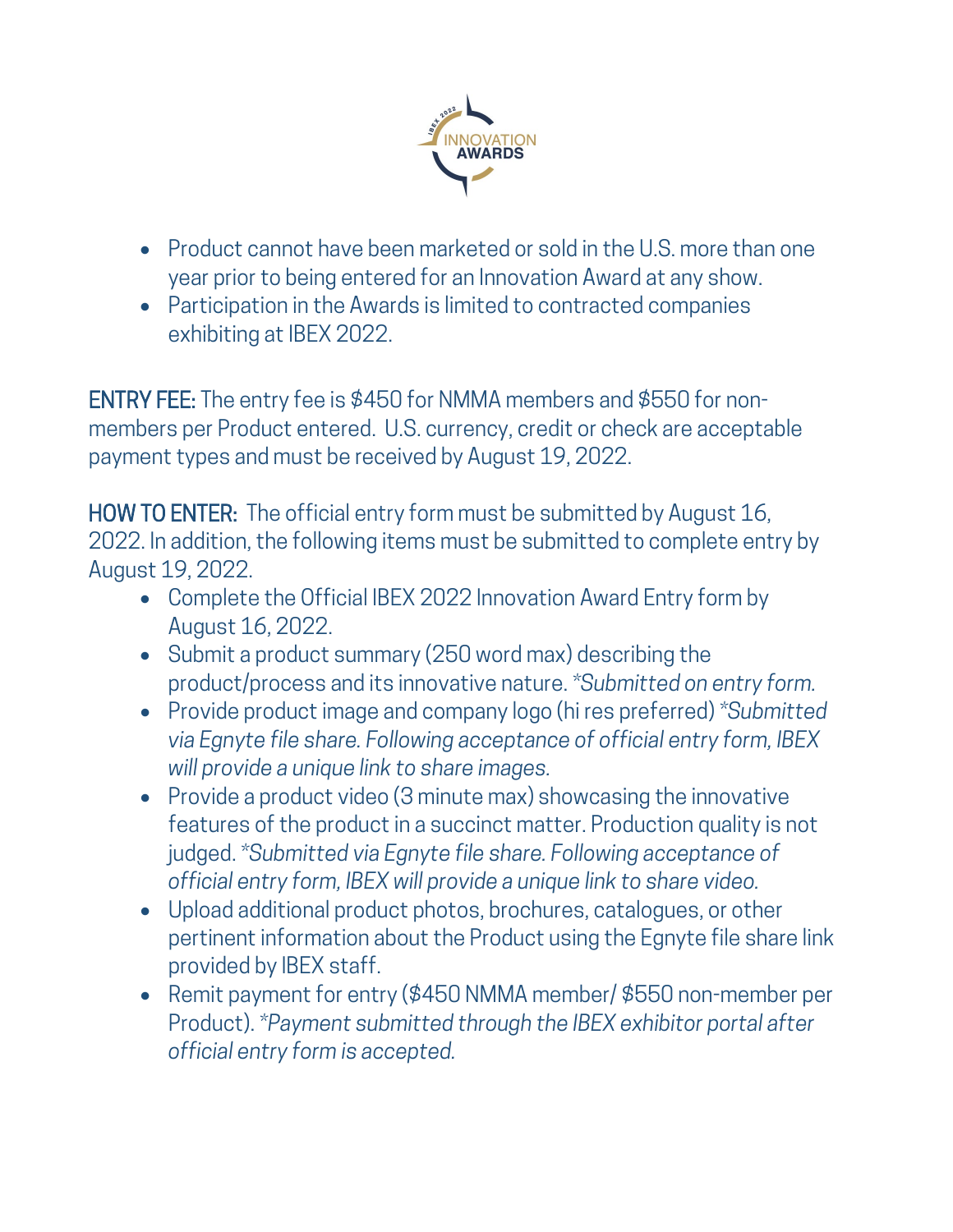

• Participate in onsite product demonstration meeting with judges. Meetings will be scheduled after program entry closes and will take place onsite, September 25 and September 26, 2022.

PARTICIPATION: Participation in the 2022 IBEX Innovation Awards is limited to companies contracted to exhibit at IBEX 2022.

CANCELLATION/REFUND: Product entry cancellations and withdrawals received by August 16, 2022 may be eligible to receive a full refund and will not be deemed as an active participant in the program. Entry cancellations received after August 16, 2022 will not be eligible for a refund. A product withdrawal must be submitted by September 13, 2022. Withdrawal requests made after September 13<sup>th</sup> will not be accepted. The entry will be considered an active participant in the program and judged. The product will remain ineligible for consideration at future IBEX, Minneapolis and Miami Innovation Award programs. Judges review all entrant material prior to product demonstration meetings. In result, products that fail to be present during the scheduled onsite judges meeting will still be judged. Entry withdrawal should be completed by contacting Rachel Harmon at rharmon@nmma.org. All refund requests must be made by the entrant or credit card holder. Refunds will be credited back to the original credit card used for payment, unless otherwise directed.

DISCLAIMER: The Innovation Award judges make their determination based on information submitted by participating manufacturers. Those persons who serve as judges have limited time to review the information submitted and to review the Product. The judges make their determination based on such information submitted, such review and the knowledge, experience, and skill of the judges. The judges will conduct no testing of the Product itself. The selection of a particular Product for an Innovation Award does not constitute NMMA's or BWI's (i) endorsement of the Product nor (ii) a warranty of the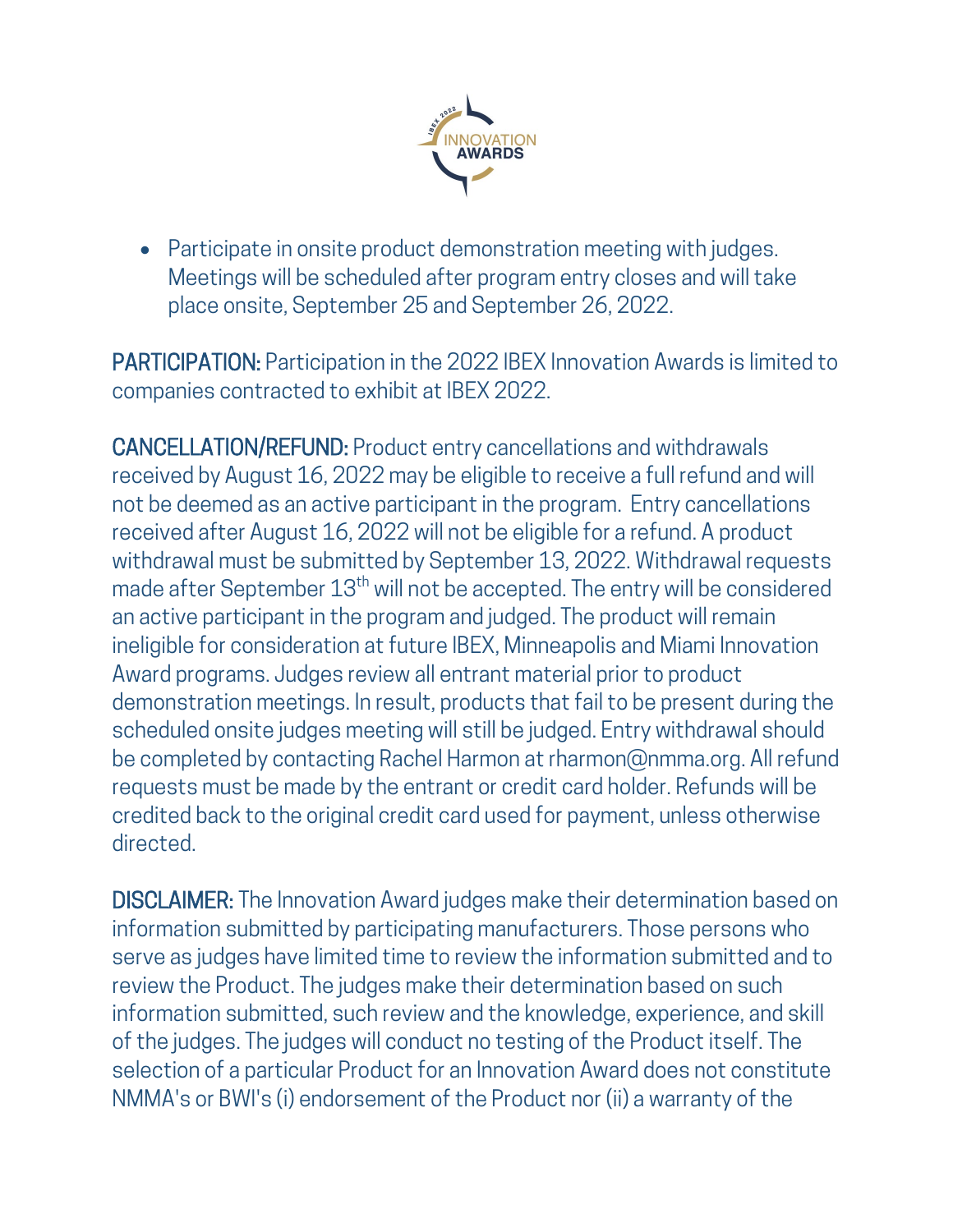

Product's fitness for a particular purpose, effectiveness, or safety. It merely reflects the judges' judgment that, if the Product in fact performs or functions as the materials submitted with the Product purport, such Product is more "innovative" than the other Products in its category and satisfies the other criteria listed above.

PARTICIPANT DECLARATION: By completing an Official Entry Form to submit a Product for consideration for an Innovation Award, each company submitting a Product (an "Applicant") is deemed to have read and understood all of the Official Rules and Regulations and, in addition, is deemed to have acknowledged and agreed to the following:

- Applicant represents to NMMA and to BWI that (i) Applicant owns the Product without conflict with, or infringement upon, the valid rights of others, (ii) the Product was not marketed or sold to any person or entity in the U.S. prior to September 28, 2021 and (iii) Applicant has no knowledge of any other person or entity marketing or selling any product that is similar to the Product that has not been disclosed in the materials submitted.
- Applicant acknowledges and agrees that all product images, product video, trademarks, tradenames, logos and other materials (collectively, the "Images") submitted to NMMA Applicant may be used in NMMA's promotional, marketing, outreach, educational, informational, and other materials including, without limitation, in connection with NMMA's website, the Innovation Awards Program and any of NMMA's boat shows, trade shows or other exhibitions (collectively, the "NMMA Materials"). By completing an Official Entry Form and entering the Innovation Awards Program, Applicant irrevocably grants NMMA (including its affiliates and assigns) (i) a royalty-free, transferable license to use Applicant's name, logo and Images in NMMA Materials; and (ii) permission to photograph, record, broadcast, publish, distribute,